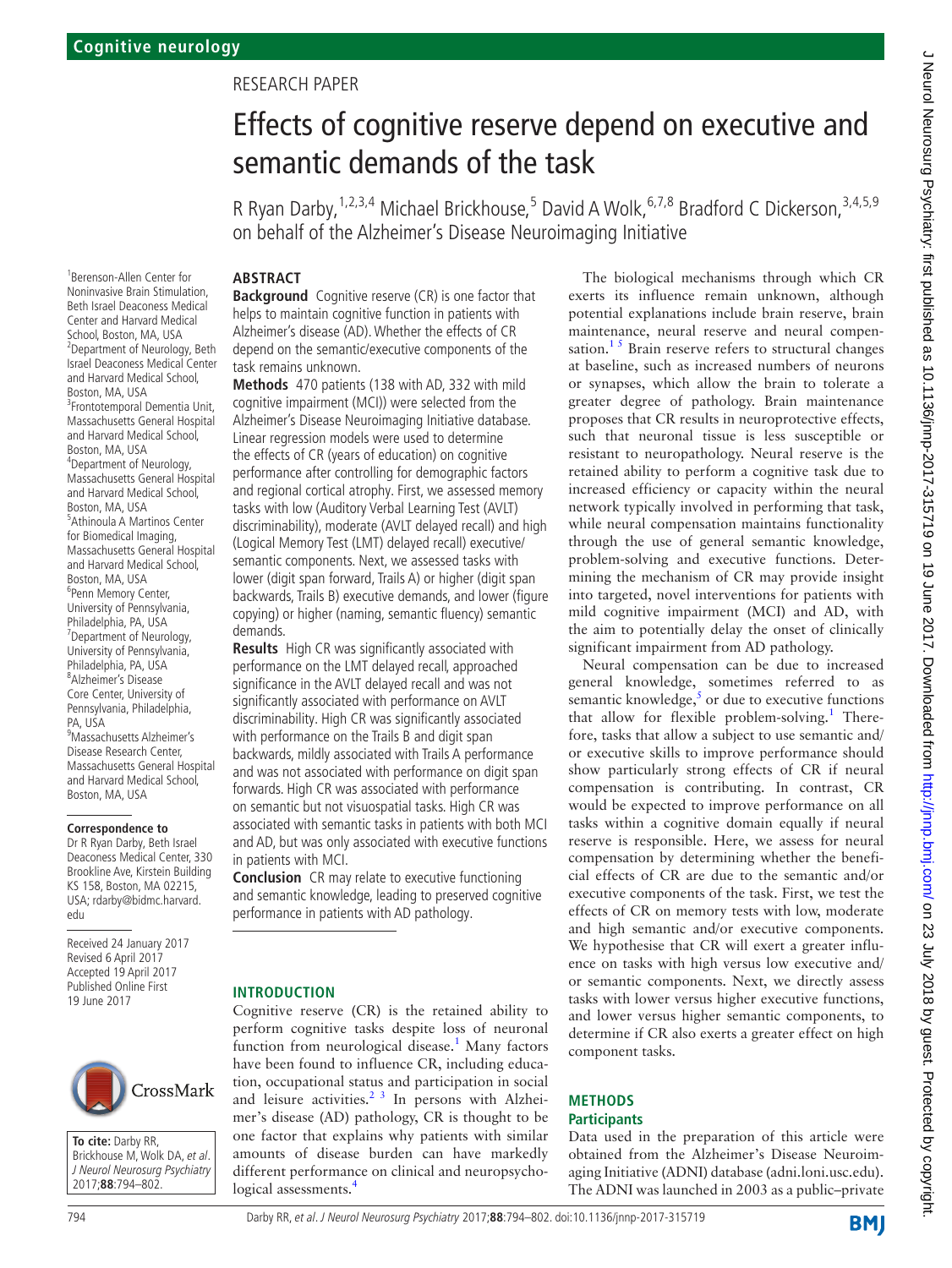partnership, led by the principal investigator Michael W Weiner, MD. The primary goal of ADNI has been to test whether serial MRI, positron emission tomography (PET), other biological markers and clinical and neuropsychological assessment can be combined to measure the progression of MCI and early AD. Subjects in the study include those with MCI and AD as well as normal controls between the ages of 55 and 90. For up-to-date information regarding these specific protocols, please see [www.](https://www.adni-info.org.) [adni-info.org.](https://www.adni-info.org.) Our study included subjects with a diagnosis of MCI or AD who had baseline MRI data and neuropsychological testing available, which included 138 subjects with AD and 332 subjects with MCI for a total of 470 subjects.

## **Informed consent**

Each subject gave written informed consent for imaging and neuropsychological testing in accordance with the Human Subjects Research Committee Guidelines. Please see [www.adni](http://www.adni-info.org)[info.org](http://www.adni-info.org) for further details.

## **Diagnosis**

Patients were diagnosed as amnestic MCI or mild AD according to the inclusion/exclusion criteria for the ADNI study. A diagnosis of MCI required a subjective memory complaint; clinical dementia rating (CDR) of 0.5, with a score of at least 0.5 on the memory box; impaired performance on the logical memory task part II delayed recall below the education-adjusted cut-off; Mini Mental Status Exam (MMSE) between 24 and 30 (inclusive); and general preservation of function and cognition such that a diagnosis of dementia cannot be made. A diagnosis of mild AD required a subjective memory complaint, CDR of 0.5–1, impaired performance on the logical memory task part II delayed recall below the education-adjusted cut-off, MMSE between 20 and 26 (inclusive) and National Institute of Neurological and Communicative Disorders and Stroke (NINCDS) /Alzheimer's Disease and Related Disorders Association (ADRDA) criteria for probable AD.

## **Cognitive reserve**

Years of education, starting with first grade, were used as a surrogate marker for CR: for the purposes of this study, completion of a general education degree (GED) or high school diploma=12 years, associate degree=14 years, completion of a bachelor's degree=16 years, completion of an MS/MA=18 years, completion of a law degree=19 years, and completion of an MD, PhD or both=20 years. We chose this measure over the American National Adult Reading Test (ANART) test, which is strongly correlated with CR and may have less of a sexual bias than education,<sup>6</sup> because ANART was shown to be positively correlated with performance on some cognitive tasks in age-matched control subjects,<sup>[7](#page-7-5)</sup> and has been used as an independent measure of semantic knowledge or crystallised intelligence,  $58$  which could potentially bias our results.

## **Neuropsychological testing**

Measures of delayed recall and discriminability memory were derived from the Auditory Verbal Learning Test (AVLT),<sup>9</sup> which consists of five learning trials where subjects are read a list of 15words and asked to immediately recall as many items as possible. After a sixth trial of 15 distractor words, subjects are then asked to remember as many objects on the list at 30min spontaneously (delayed recall) and to select previously learnt words on a list consisting of 15 learnt words and 15 distractor words (delayed recognition). In order to correct for word

registration, which is a function of verbal working memory, we measured the delayed recall score as the proportion of words registered on trial 5 that were spontaneously recalled after a 30min delay. Discriminability was determined using recognition scores at 30min. To account for false alarms to non-studied items, we derived a measure of discriminability, d-prime (d′), which was calculated in a standard fashion based on classic signal detection theory.<sup>10</sup> Additionally, because  $d'$  is undefined when either proportion is 0 or 1, we used standard formulas to convert these values:  $Hits = (\#Hist + 0.5)/(\#studied items + 1)$ and FA= $(\text{\#FA}+0.5)/(\text{\#unstudied items}+1).^{11}$  $(\text{\#FA}+0.5)/(\text{\#unstudied items}+1).^{11}$  $(\text{\#FA}+0.5)/(\text{\#unstudied items}+1).^{11}$ 

The Logical Memory Test (LMT) is a modification of the episodic memory measure from the Wechsler Memory Scale-Revised and involves the immediate and delayed (30min) free recall of a short story that is read aloud to the patient and contains 25 elements of information (perfect score is 25). We used the 30min delayed recall score in order to compare directly with the 30min delayed recall from the AVLT.

Because AVLT discriminability involves minimal demands on memory retrieval, there is a lower opportunity to use semantic and/or executive skills to improve performance. In contrast, the AVLT delayed recall provides some opportunity for semantic/ executive skills to be incorporated, although this capacity is limited because none of the words are designed to be phoneti-cally or semantically related.<sup>[9](#page-8-0)</sup> Finally, the LMT involves remembering semantically related elements of a story, allowing for the greatest potential to use semantic and executive skills to improve task performance. This categorisation is consistent with prior models of memory function that have differentiated verbal memory tasks according to whether the information is arbitrary or semantically associated.<sup>[12](#page-8-3)</sup>

Executive processing was measured using the Trail Making Test Parts A and  $B$ <sup>13</sup> digit span forwards and digit span backwards. Semantic tasks included the number of animals generated in 1min (fluency animals) and the Boston Naming Test (BNT). On the BNT we additionally added in correct responses to phonetic cues, as previously described, $14$  in order to better control for lexical-retrieval biases.

## **MRI imaging and analysis**

MRI scans were collected on a 1.5T scanner using a standardised magnetization-prepared rapid gradient-echo (MPRAGE) protocol: sagittal plane, repitition time (TR) of 2400 ms, echo time (TE) of 3 ms, inversion time (TI) 1000 ms, flip angle 8°, 24cm field of view (FOV), 192×192in-plane matrix and 1.2mm slice thickness.<sup>15</sup> Fully preprocessed scans were downloaded for analysis.

T1 image volumes were examined quantitatively by a cortical surface-based reconstruction and analysis of cortical thickness, in nine regions of interest (ROIs) corresponding to the 'cortical signature' of AD, as described previously.<sup>16-20</sup> Each ROI from the left and right hemispheres was evaluated, for a total of 18 regions per subject.

## **Statistical analysis**

For each test, a three-block hierarchical linear regression model was used to determine the effects of CR on cognitive task performance ([figure](#page-2-0) 1). Age and gender were entered in the first block to control for potential confounding demographic factors. Because we expected performance on neuropsychological tests within specific domains to be correlated to regional, as opposed to global, atrophy, in block 2, cortical thickness measurements from each of the 18 individual ROIs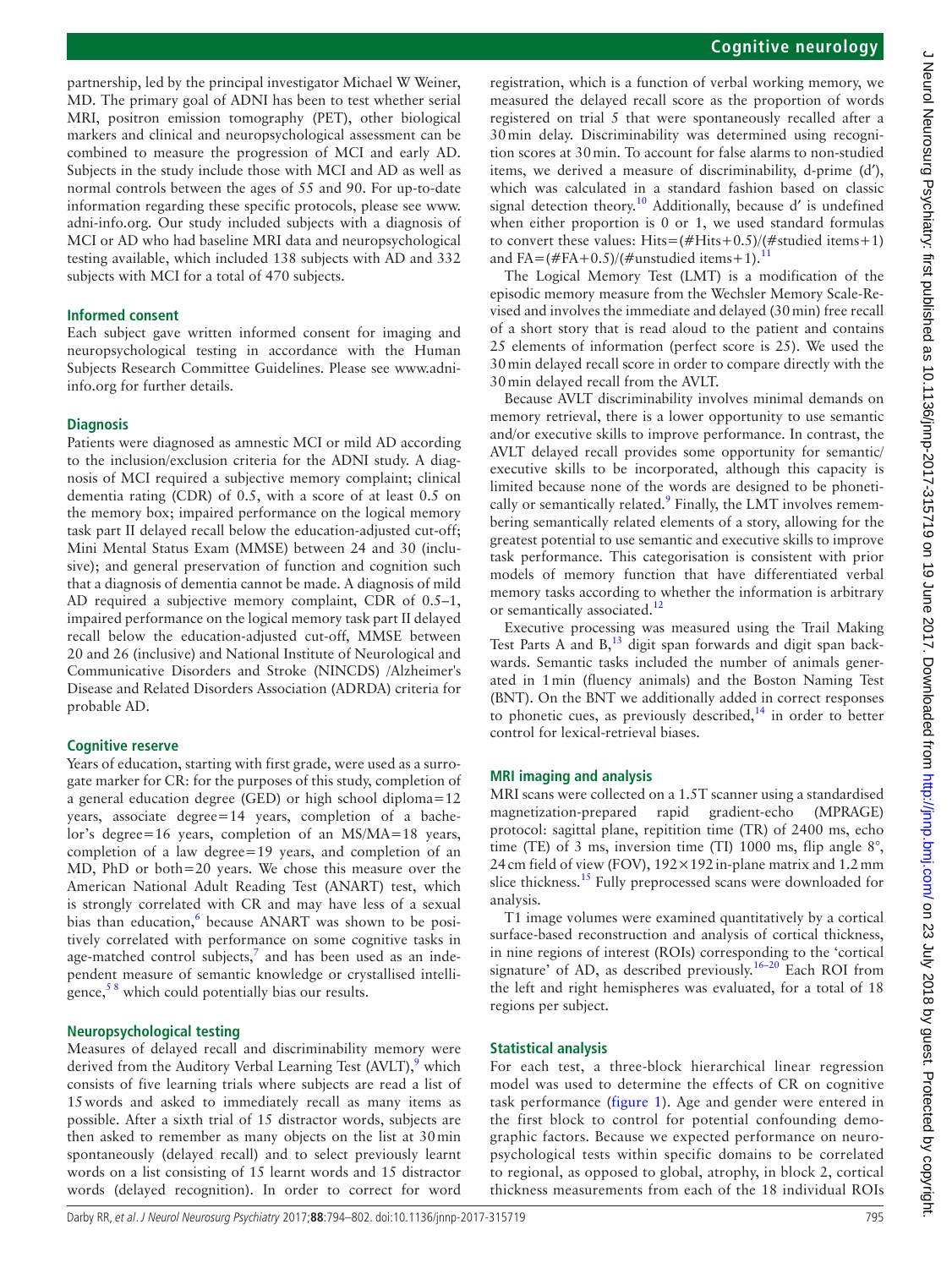## **Cognitive neurology**



<span id="page-2-0"></span>**Figure 1** Hierarchical linear regression model and predictions. Cognitive task performance is first controlled for age, gender and regional cortical atrophy. Next, the effects of cognitive reserve (CR) on task performance are plotted on the graph (y-axis) in relation to CR (x-axis). We predict that CR will not modulate cognitive performance on tasks with lower executive/ semantic demands, but will improve cognitive performance on tasks with higher executive/semantic demands.

were added in a stepwise manner with a threshold of  $p < 0.05$ for inclusion in the model and  $p > 0.1$  for exclusion from the model. Finally, in block 3, years of education were added to the model to determine if CR modulated performance after controlling for demographic factors and regional atrophy. Significance findings were confirmed using Bonferroni corrections for multiple comparisons by multiplying the p value by the total number of neuropsychological tasks evaluated (n=10). Statistical analyses were performed using IBM SPSS V.22.0.

Our main analysis tested the relationship between CR and task performance across all patients with a diagnosis of MCI or AD. To determine if the relationship between CR and task performance is different in patients with MCI versus AD, we performed separate, post-hoc analyses within each diagnostic group separately. Finally, as our use of education as a marker for the LMT task was potentially prone to bias, we repeated this analysis to determine the relationship between ANART as a marker of CR and performance on the LMT.

## **Results**

## **Demographics**

Four hundred and seventy patients patients (332 with MCI, 138 with AD, 61% male) were used in this study [\(table](#page-2-1) 1). The mean education in years was 15.4 (range: 4–20) and the mean age was 75 (range: 54–91).

## **Regional cortical atrophy associated with cognitive performance**

Significant regions of cortical atrophy for each cognitive task and domain are presented in [table](#page-3-0) 2. Notably, both delayed recall memory tasks were significantly associated with left mesial temporal lobe cortical thickness, all executive function tasks except for digit span forwards were associated with left angular gyrus thickness, and naming was associated with left temporal pole thickness.

## **Effects of CR on cognitive performance**

The results for each variable in the final regression model for each task are presented in [table](#page-3-0) 2.

<span id="page-2-1"></span>

| Table 1<br>Demographics and neuropsychological test scores |              |                             |              |                             |                 |                           |
|------------------------------------------------------------|--------------|-----------------------------|--------------|-----------------------------|-----------------|---------------------------|
|                                                            | $MCI(n=332)$ |                             | $AD (n=138)$ |                             | Total $(n=470)$ |                           |
|                                                            | Mean         | (95% CI)                    | Mean         | (95% CI)                    | Mean            | (95% CI)                  |
| Age (years)                                                | 74.8         | $(74.0 \text{ to } 75.6)$   | 75.5         | $(74.3 \text{ to } 76.8)$   | 75.0            | $(74.3 \text{ to } 75.7)$ |
| Gender (% male)                                            | 65.0         |                             | 53.0         |                             | 60.0            |                           |
| Education (years)                                          | 15.7         | $(15.4 \text{ to } 16.0)$   | 14.6         | $(14.0 \text{ to } 15.1)$   | 15.4            | $(15.1 \text{ to } 15.7)$ |
| $0 - 12$ years                                             | 19%          |                             | 31%          |                             | 23%             |                           |
| $12-16$ years                                              | 42%          |                             | 47%          |                             | 43%             |                           |
| $17 - 20$ years                                            | 39%          |                             | 22%          |                             | 34%             |                           |
| <b>MMSE</b>                                                | 27.1         | $(26.9 \text{ to } 27.3)$   | 23.4         | (23.1 to 23.8)              | 26.0            | $(25.8 \text{ to } 26.2)$ |
| AVLT delayed recall                                        | 3.0          | $(2.7 \text{ to } 3.4)$     | 0.5          | $(0.3 \text{ to } 0.7)$     | 2.3             | (2.0 to 2.6)              |
| <b>AVLT</b> delayed recognition                            | 9.8          | $(9.4 \text{ to } 10.2)$    | 6.9          | $(6.3 \text{ to } 7.5)$     | 9.0             | $(8.6 \text{ to } 9.3)$   |
| <b>LMT</b> delayed recall                                  | 3.9          | $(3.6 \text{ to } 4.2)$     | 1.2          | $(0.9 \text{ to } 1.5)$     | 3.1             | $(2.8 \text{ to } 3.3)$   |
| Trails A (s)                                               | 44.1         | $(41.8 \text{ to } 46.4)$   | 65.6         | $(59.9 \text{ to } 71.3)$   | 50.5            | $(48.0 \text{ to } 53.0)$ |
| Trails B (s)                                               | 130.2        | $(122.4 \text{ to } 137.9)$ | 198.5        | $(184.0 \text{ to } 213.0)$ | 150.4           | (142.9 to 157.8)          |
| Digit span forwards                                        | 6.5          | $(6.4 \text{ to } 6.7)$     | 6.3          | $(6.1 \text{ to } 6.5)$     | 6.5             | $(6.4 \text{ to } 6.6)$   |
| Digit span backwards                                       | 4.6          | $(4.5 \text{ to } 4.7)$     | 4.0          | $(3.8 \text{ to } 4.2)$     | 4.4             | $(4.3 \text{ to } 4.5)$   |
| <b>Boston Naming Test</b>                                  | 28.4         | $(28.0 \text{ to } 28.7)$   | 25.7         | $(24.7 \text{ to } 26.7)$   | 27.6            | $(27.2 \text{ to } 28.0)$ |
| <b>Fluency (animals)</b>                                   | 16.2         | $(15.7 \text{ to } 16.7)$   | 12.4         | $(11.6 \text{ to } 13.2)$   | 15.1            | $(14.6 \text{ to } 15.6)$ |
| Copy                                                       | 4.7          | $(4.6 \text{ to } 4.7)$     | 4.4          | $(4.2 \text{ to } 4.6)$     | 4.6             | $(4.5 \text{ to } 4.7)$   |

Baseline demographic and neuropsychological test scores for patients with MCI and AD. The mean values and 95% CI displayed unless otherwise noted. Items in bold showed significant correlation (p<0.05) with education at baseline.

AD, Alzheimer's disease; AVLT, Auditory-Verbal Learning Task; LMT, Logical Memory Test; MCI, mild cognitive impairment; MMSE, Mini Mental Status Exam.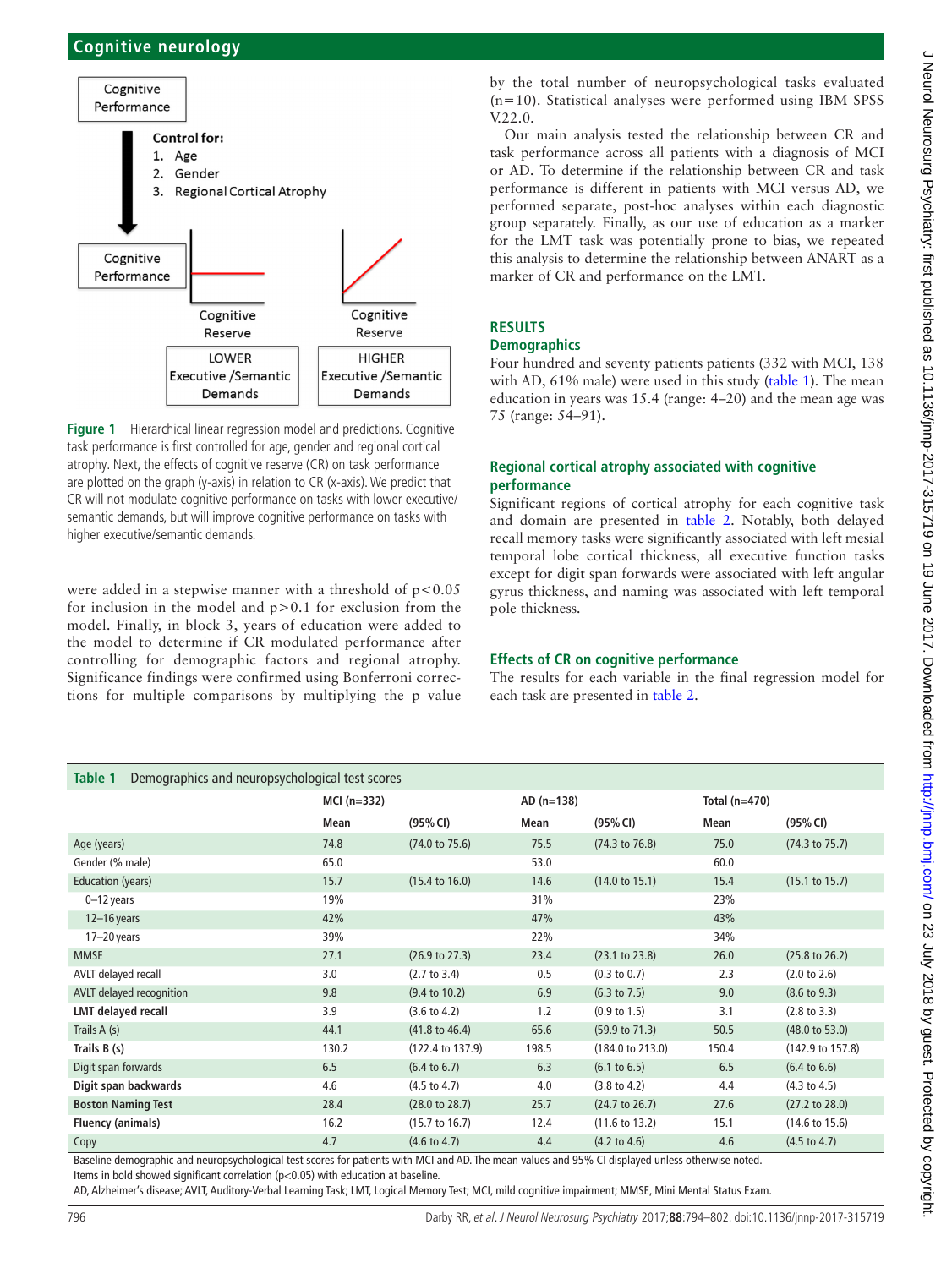<span id="page-3-0"></span>

|                                             |                      |               |               | <b>Cognitive neurology</b> |
|---------------------------------------------|----------------------|---------------|---------------|----------------------------|
| Table 2 Results of linear regression models |                      |               |               |                            |
| Test                                        | $\boldsymbol{\beta}$ | SE            | p Value       | <b>Partial correlation</b> |
| <b>AVLT</b> discriminability                |                      |               |               |                            |
| Constant                                    | 11.562               | 2.752         | 0             | n/a                        |
| Age                                         | $-0.004$             | 0.021         | 0.85          | $-0.009$                   |
| Gender                                      | $-0.442$             | 0.321         | 0.169         | $-0.063$                   |
| Education                                   | $-0.044$             | 0.052         | 0.399         | $-0.039$                   |
| AVLT delayed recall                         |                      |               |               |                            |
| Constant                                    | $-0.985$             | 0.212         | $\pmb{0}$     | n/a                        |
| Age                                         | 0.004                | 0.002         | 0.021         | 0.1                        |
| Gender                                      | 0.032                | 0.028         | 0.257         | 0.049                      |
| Left MTL                                    | 0.156                | 0.038         | 0.00004       | 0.189                      |
| <b>Right MTL</b>                            | 0.099                | 0.03          | 0.001         | 0.152                      |
| Education                                   | 0.008                | 0.004         | 0.069         | 0.084                      |
| <b>LMT</b> delayed recall                   |                      |               |               |                            |
| Constant                                    | $-11.407$            | 1.956         | $\pmb{0}$     | n/a                        |
| Age                                         | 0.033                | 0.016         | 0.035         | 0.085                      |
| Gender                                      | $-0.343$             | 0.234         | 0.145         | $-0.059$                   |
| Left MTL                                    | 1.08                 | 0.316         | 0.001         | 0.157                      |
| <b>Right MTL</b>                            | 0.771                | 0.25          | 0.002         | 0.142                      |
| Left SPL                                    | 1.121                | 0.421         | 0.008         | 0.123                      |
| Education                                   | 0.303                | 0.037         | 3.58E-15      | 0.354                      |
| <b>Trails A</b>                             |                      |               |               |                            |
| Constant                                    | 181.249              | 19.455        | $\pmb{0}$     | n/a                        |
| Age                                         | $-0.236$             | 0.157         | 0.133         | $-0.064$                   |
| Gender                                      | 1.687                | 2.393         | 0.481         | 0.03                       |
| Left AG                                     | $-26.973$            | 4.882         | 5.51E-08      | $-0.236$                   |
| Education                                   | $-0.987$             | 0.389         | 0.012         | $-0.108$                   |
| <b>Trails B</b>                             |                      |               |               |                            |
|                                             |                      |               |               | n/a                        |
| (Constant)                                  | 613.766              | 62.943        | 0             |                            |
| Age<br>Gender                               | $-0.19$<br>$-0.619$  | 0.476<br>7.08 | 0.689<br>0.93 | $-0.017$<br>$-0.004$       |
|                                             |                      |               |               |                            |
| Left AG                                     | $-84.21$             | 14.543        | 1.30E-08      | $-0.239$                   |
| Right temporal pole                         | $-25.62$             | 11.823        | 0.031         | $-0.09$                    |
| Left precuneus                              | $-33.699$            | 15.108        | 0.026         | $-0.092$                   |
| Education                                   | $-6.761$             | 1.16          | 1.04E-08      | $-0.241$                   |
| Digit span forwards                         |                      |               |               |                            |
| Constant                                    | 5.708                | 0.614         | 0             | n/a                        |
| Age                                         | 0.006                | 0.007         | 0.381         | 0.04                       |
| Gender                                      | $-0.068$             | 0.103         | 0.51          | $-0.03$                    |
| Education                                   | 0.025                | 0.017         | 0.13          | 0.07                       |
| Digit span backwards                        |                      |               |               |                            |
| Constant                                    | $-1.009$             | 0.938         | 0.283         | n/a                        |
| Age                                         | 0.016                | 0.007         | 0.023         | 0.099                      |
| Gender                                      | 0.316                | 0.102         | 0.002         | 0.135                      |
| Left precuneus                              | 0.545                | 0.222         | 0.014         | 0.107                      |
| Left AG                                     | 0.777                | 0.231         | 0.001         | 0.146                      |
| Left SFG                                    | $-0.817$             | 0.223         | 0.00028       | $-0.159$                   |
| Left IFG                                    | 0.66                 | 0.285         | 0.021         | 0.101                      |
| Education                                   | 0.084                | 0.017         | 5.00E-07      | 0.222                      |
| <b>Boston Naming Test</b>                   |                      |               |               |                            |
| (Constant)                                  | 7.266                | 3.672         | 0.048         | n/a                        |
| Age                                         | $-0.04$              | 0.028         | 0.157         | $-0.066$                   |
| Gender                                      | 0.377                | 0.424         | 0.375         | 0.041                      |
| Left temporal pole                          | 2.525                | 0.76          | 0.001         | 0.153                      |
| Left MTL                                    | 1.093                | 0.51          | 0.033         | 0.099                      |
| Left ITG                                    | 2.194                | 0.805         | 0.007         | 0.126                      |
|                                             |                      |               |               | 0.278                      |
| Education                                   | 0.422                | 0.068         | 1.04E-09      |                            |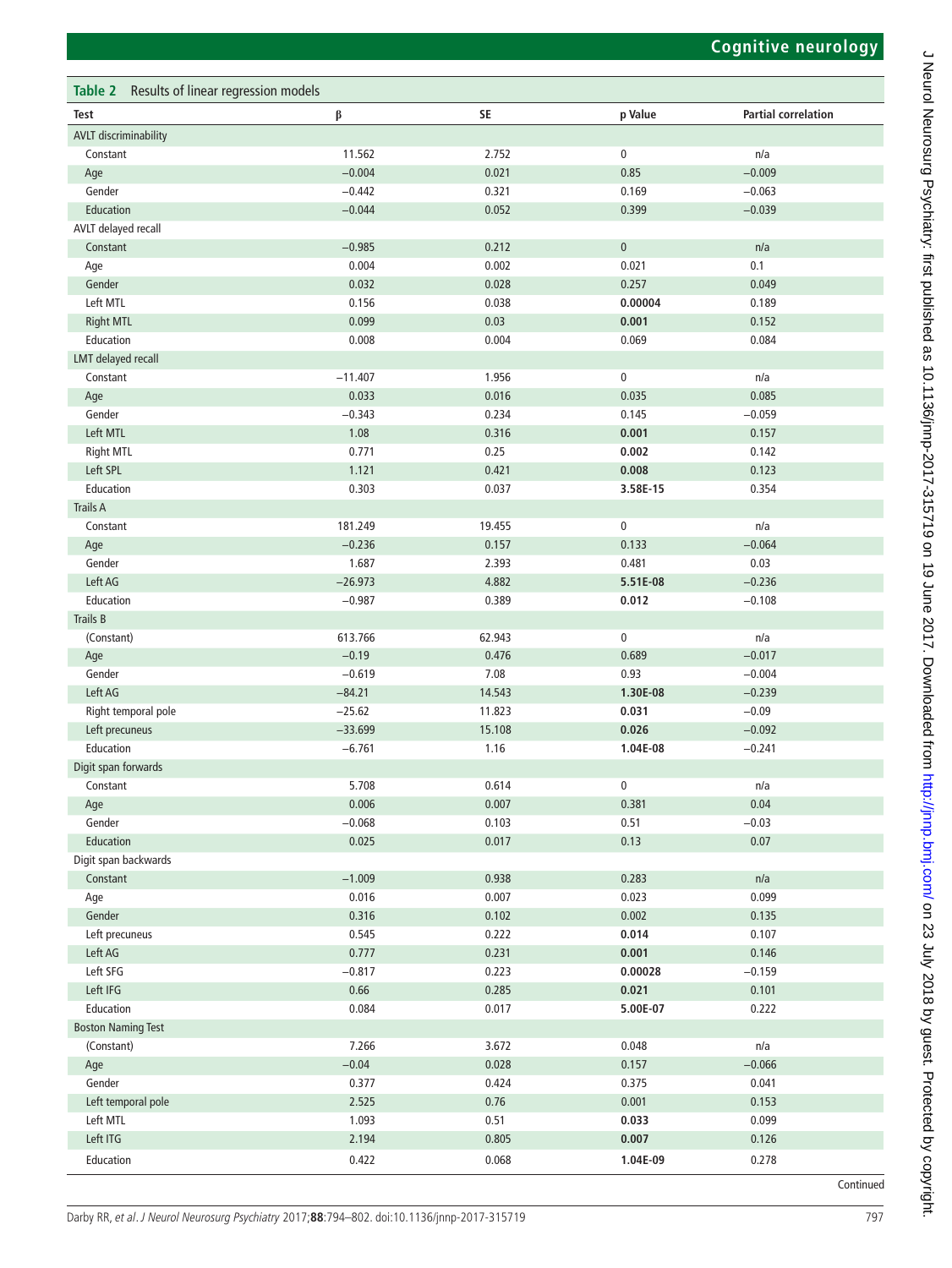| Table 2<br>Continued |          |       |              |                            |  |
|----------------------|----------|-------|--------------|----------------------------|--|
| Test                 | β        | SE    | p Value      | <b>Partial correlation</b> |  |
| Fluency: animals     |          |       |              |                            |  |
| (Constant)           | $-0.228$ | 3.71  | 0.951        | n/a                        |  |
| Age                  | $-0.058$ | 0.03  | 0.052        | $-0.09$                    |  |
| Gender               | $-1.059$ | 0.463 | 0.023        | $-0.106$                   |  |
| Left SMG             | 3.558    | 0.888 | 0.000071     | 0.183                      |  |
| Left ITG             | 2.765    | 0.824 | 0.001        | 0.154                      |  |
| Education            | 0.368    | 0.074 | 9.59E-07     | 0.225                      |  |
| Copy                 |          |       |              |                            |  |
| (Constant)           | 2.179    | 0.554 | $\mathbf{0}$ | n/a                        |  |
| Age                  | 0.003    | 0.004 | 0.504        | 0.031                      |  |
| Gender               | $-0.017$ | 0.067 | 0.797        | $-0.012$                   |  |
| Left AG              | 0.496    | 0.123 | 0.000067     | 0.184                      |  |
| Right ITG            | 0.277    | 0.098 | 0.005        | 0.129                      |  |
| Education            | 0.02     | 0.011 | 0.075        | 0.083                      |  |

β values, standard errors and uncorrected significance values for each of the variables included in the final regression model for each neuropsychological task. Variables with an uncorrected p<0.05 are in bold.

AG, angular gyrus; AVLT, Auditory-Verbal Learning Task; IFG, inferior frontal gyrus; ITG, inferior temporal lobe; LMT, Logical Memory Test; MTL, mesial temporal lobe; n/a, not applicable; SFG, superior frontal gyrus; SMG, supramarginal gyrus; SPL, superior parietal lobule.

#### **Memory**

There was no significant relationship between CR and performance on AVLT discriminability ( $p=0.4$ , not significant (ns); [figure](#page-4-0) 2A), a task with minimal semantic/executive components. There was a trend towards a significant relationship between CR and performance on the ALVT delayed recall, a task with moderate semantic/executive components ( $p=0.07$ , ns; [figure](#page-4-0) 2B). Higher CR was associated with significantly better performance on the LMT delayed recall task, a memory task

with relatively higher semantic/executive components ( $\beta$ =0.3; SE=0.04; p<0.00001; [figure](#page-4-0) 2C).

### Executive function

Higher CR was significantly associated with performance on the Trails Part B test ( $\beta = -6.8$ ; SE=1.2; p<0.00001; [figure](#page-5-0) 3A) and digit span backwards ( $\beta$ =0.08; SE=0.02; p<0.00001; [figure](#page-5-0) 3B), tasks with high executive demands.



<span id="page-4-0"></span>**Figure 2** Cognitive reserve (CR) improves memory performance on tasks with high executive/semantic components. Relationship between standardised Z-scores of test performance (controlled for age, gender and regional cortical atrophy) and CR (years of education) for memory tasks with low (A), moderate (B) or high (C) executive/semantic demands. AVLT, Auditory Verbal Learning Test; LMT, Logical Memory Test.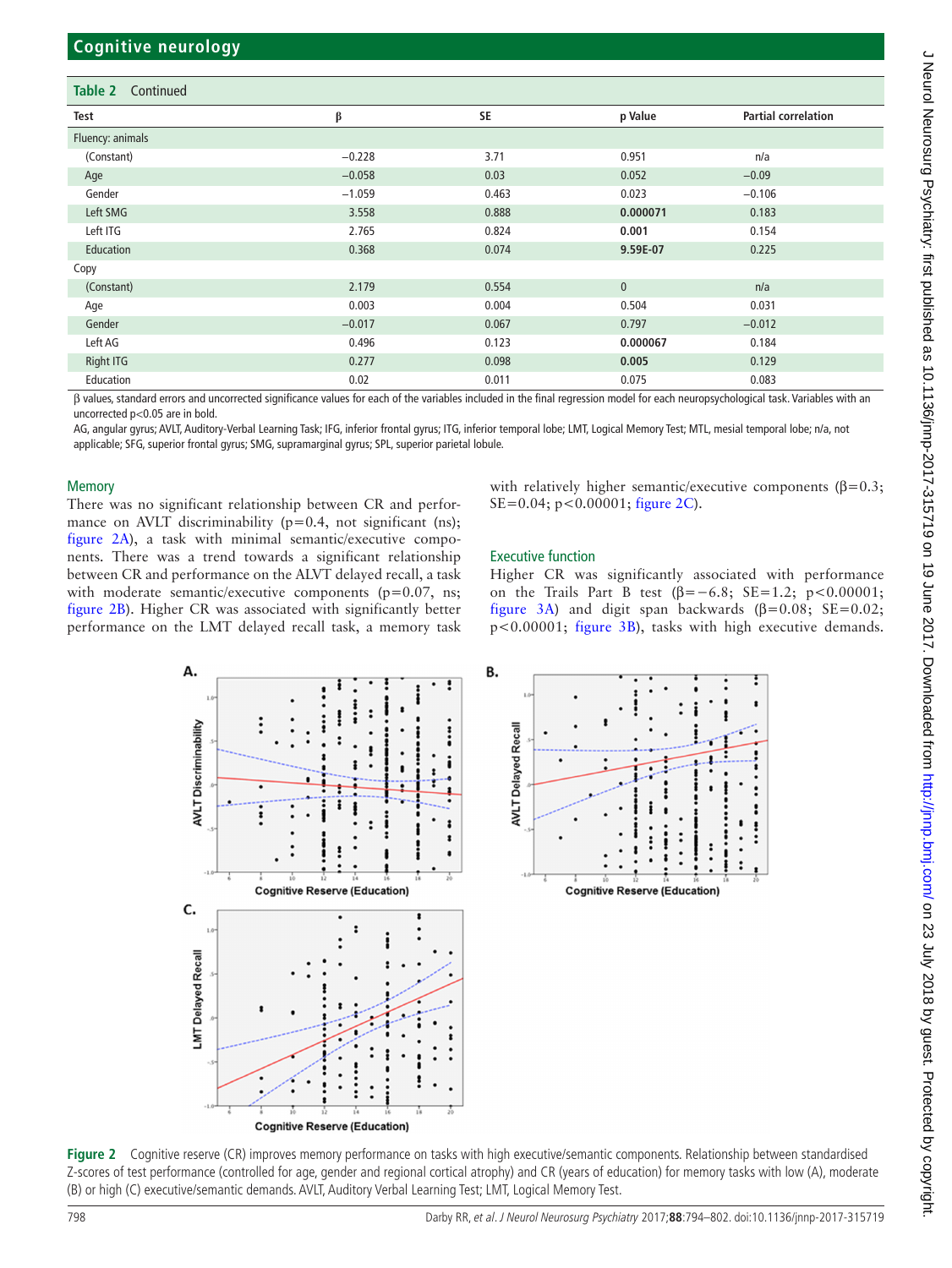

<span id="page-5-0"></span>Figure 3 Cognitive reserve (CR) improves performance on tasks with high executive component. Relationship between standardised Z-scores of test performance (controlled for age, gender and regional cortical atrophy) and CR (years of education) for tasks with high (A,B) versus low (C,D) executive component.

There was a smaller but significant effect of CR on Trails Part A performance ( $β=-0.987$ ; SE=0.389; p=0.01; [figure](#page-5-0) 3C); however, this was no longer significant after correcting for multiple comparisons ( $p_c$ =0.12, ns). Performance on digit span



<span id="page-5-1"></span>**Figure 4** Cognitive reserve (CR) improves performance on tasks with high semantic component. Relationship between standardised Z-scores of test performance (controlled for age, gender and regional cortical atrophy) and CR (years of education) for tasks with high (A,B) versus low (C) semantic component.

forwards was not significantly associated with CR ( $p=0.13$ , ns; [figure](#page-5-0) 3D).

#### Semantic knowledge

Higher CR was significantly associated with performance on semantic fluency  $(\beta = 0.37; SE = 0.07; p < 0.00001; figure 4A)$  $(\beta = 0.37; SE = 0.07; p < 0.00001; figure 4A)$  $(\beta = 0.37; SE = 0.07; p < 0.00001; figure 4A)$ and naming  $(\beta = 0.4; SE = 0.07; p < 0.00001; figure 4B)$  $(\beta = 0.4; SE = 0.07; p < 0.00001; figure 4B)$  $(\beta = 0.4; SE = 0.07; p < 0.00001; figure 4B)$ , tasks with high semantic demands, but not figure copying (p=0.08, ns; [figure](#page-5-1) 4C), a task with low semantic demands.

#### **Differences in the effects of CR in patients with MCI versus AD**

The MCI group showed a similar relationship between CR and task performance as in our combined MCI/AD group [\(table](#page-6-0) 3). In the AD group, CR was also significantly associated with performance on the LMT and the BNT. However, unlike the MCI group, there was no significant relationship between CR and performance on digit span backwards, Trail Making Test Part B or semantic fluency [\(table](#page-6-0) 3).

#### **Addressing potential confounds**

Because education-normed LMT scores were used as inclusion criteria for the ADNI study, using education as a marker of CR may have introduced bias into our results for the LMT test specifically. To address this concern, we repeated our analysis of the association between CR and LMT using the ANART as a surrogate marker of CR, not education. We obtained similar results; CR was significantly associated with LMT performance in the combined MCI/AD cohort (partial correlation r=0.19, p<0.0001), as well as the separated MCI (partial correlation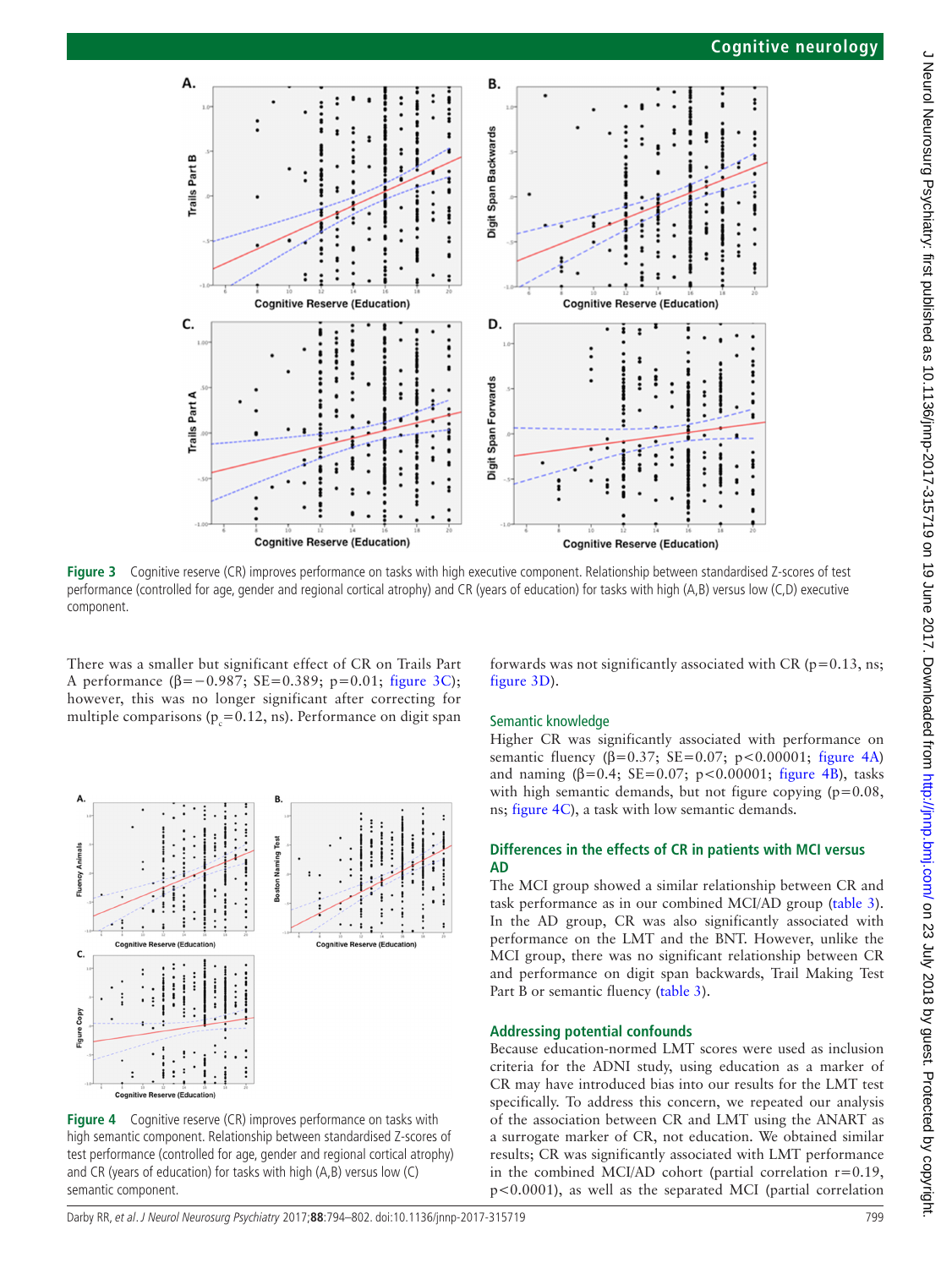<span id="page-6-0"></span>

| Table 3<br>Partial correlations of CR with neuropsychological tasks |                          |              |  |  |
|---------------------------------------------------------------------|--------------------------|--------------|--|--|
| Task                                                                | Partial correlations (r) |              |  |  |
|                                                                     | $MCI(n=332)$             | $AD (n=138)$ |  |  |
| <b>AVLT</b> discriminability                                        | $-0.07$                  | 0.01         |  |  |
| AVLT delayed recall                                                 | 0.08                     | 0.03         |  |  |
| LMT delayed recall                                                  | $0.36***$                | $0.22*$      |  |  |
| Trails Part A                                                       | $-0.18*$                 | 0.05         |  |  |
| Trails Part B                                                       | $-0.26***$               | $-0.15$      |  |  |
| Digit span forward                                                  | 0.09                     | 0.002        |  |  |
| Digit span backwards                                                | $0.19**$                 | 0.21         |  |  |
| <b>Boston Naming Test</b>                                           | $0.31***$                | $0.26**$     |  |  |
| <b>Fluency animals</b>                                              | $0.24***$                | 0.09         |  |  |
| Copy                                                                | 0.11                     | $-0.01$      |  |  |

Partial correlations between years of education (CR) and neuropsychological tasks in the final regression model when patients with MCI (n=332) and AD (n=138) were evaluated separately.

\*p<0.05, \*\*p<0.001,\*\*\*p<0.0001.

AD, Alzheimer's disease; AVLT, Auditory Verbal Learning Test; CR, cognitive reserve; MCI, mild cognitive impairment.

 $r=0.19$ ,  $p<0.005$ ) and AD (partial correlation  $r=0.20$ ,  $p<0.05$ ) cohorts.

#### **Discussion**

The main results of our study demonstrate that the beneficial effects of CR in patients with MCI and AD depend on the executive and semantic components of the cognitive task. Patients with higher CR had superior performance on memory tasks with higher executive and semantic components, while there was no effect of CR on memory tests with lower executive and semantic components. This hypothesis was confirmed by comparing other tasks with low versus high executive and semantic components. More specifically, CR was only associated with performance on tasks with higher executive components in patients with MCI, but not AD, while both diagnostic groups showed an association between CR and performance on tasks with higher semantic components. Taken together, our results suggest that neural compensation, through the use of executive functions and semantic knowledge, may be one mechanism by which CR is associated with improved cognitive performance.

#### **Performance in specific cognitive domains is related to regional cortical atrophy**

Impaired performance on delayed recall in patients with MCI and AD has been shown to correlate with hippocampal atrophy, $11 \times 21 - 23$  while deficits in other aspects of memory function have been associated with atrophy in other mesial temporal lobe cortical structures<sup>[11 22](#page-8-2)</sup> as well as frontoparietal regions.<sup>[11](#page-8-2)</sup> Regional atrophy is also associated with impaired performance in patients with AD in executive tasks $^{19}$  and naming.<sup>14</sup> Our study found that delay recall performance was correlated with cortical thickness in the left mesial temporal lobe, that executive function tasks correlated with cortical thickness in the left angular gyrus, and that naming was associated with left temporal pole atrophy. Our results therefore complement prior studies, providing evidence that regionally specific cortical atrophy correlates with domain-specific cognitive performance.

#### **CR is associated with performance within specific cognitive domains**

Prior studies looking at the effects of CR on domain-specific tests were unable to control for the amount of disease severity. A

prior study found that patients with higher education had superior performance on tests of delayed recall memory and cognitive control as measured by the Stroop task, and approached significance in performance on the Trail Making Test Part B. $^{24}$  $^{24}$  $^{24}$ Their study used MMSE scores to control for disease severity; however, the MMSE is affected by many factors other than the pathological changes of AD, including by CR itself. Our results therefore add further evidence that CR modulates specific cognitive domains, as well as show that the effects of CR persist after controlling for regional cortical atrophy.

#### **Mechanism of CR**

Our study provides evidence for the effects of CR after controlling for regional cortical atrophy, suggesting that brain reserve may not fully explain the modulatory effects of CR. This is in line with several previous studies demonstrating higher levels of pathology in those with high CR compared with those with low CR at similar estimations of disease severity and neuropsychological performance.<sup>4725-33</sup> However, it is also possible that microanatomical differences, such as synaptic count and differences in dendritic branching, could contribute to brain reserve and would not be reflected in measures of cortical atrophy or pathological disease burden.<sup>[34](#page-8-10)</sup>

Brain maintenance can be tested by looking at the rates of disease progression in patients with high and low CR. While some studies have found slower rates of amyloid-beta deposition in normal controls with high CR and slower progression of hypometabolism on fluorodeoxyglucose-PET longitudinally in patients with AD with higher  $CR$ ,<sup>35</sup> others have shown no difference in cortical atrophy over time in low versus high CR patients with MCI and  $AD<sup>32</sup>$  Additionally, while prospective studies in non-demented older individuals have shown that patients with higher CR determined by education, occupational status and leisure activities have lower risk of progressing to dementia,  $2^{336}$ those with high CR who are diagnosed with AD show faster rates of decline in memory function $3738$  as well as processing speed and global cognitive function.<sup>39 40</sup> These data suggest that CR modulates performance up to a certain level of disease burden, but that continued disease progression overwhelms compensatory mechanisms involved in CR, leading to more rapid deterioration in cognition late in the disease course.<sup>1</sup> Our study was not designed to assess the longitudinal progression of disease severity over time; however, we did find that CR exerted broader effects on task performance in patients with milder (MCI) versus more significant (AD) impairments in a cross-sectional sample.

Our study more specifically attempted to differentiate between neural reserve, in which CR is associated with task performance for all tasks within a cognitive domain equally, and neural compensation, in which CR specifically modulates performance dependent on the semantic and/or executive components of the task. When analysing each patient group separately, the association of CR with task performance in patients with MCI was related to both executive and semantic components, while CR only influenced performance on tasks with semantic components in patients with AD. One possible explanation is that executive functions contribute to CR in patients with MCI, while in patients with AD this capacity is lost due to disease progression. This would be consistent with prior studies showing an association between executive functions and functional preservation in patients with MCI. $41$  Our finding that CR is associated with performance on tasks with higher semantic components fits with prior studies showing patients with MCI have hyperactivation in brain regions involved in semantic memory, compared with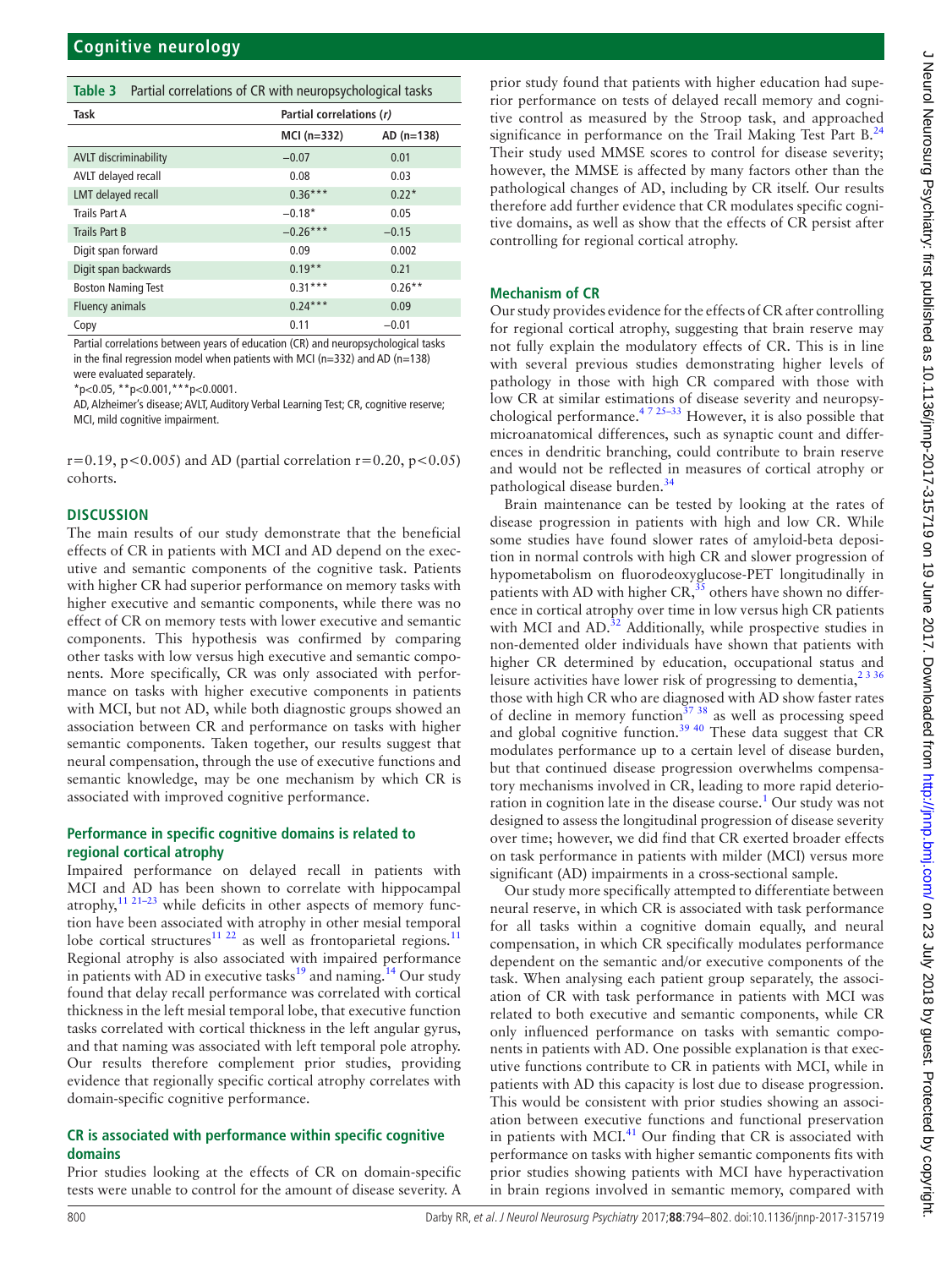age-matched controls.[42](#page-8-16) This is also consistent with models differentiating arbitrary versus semantic components of verbal memory.<sup>[12](#page-8-3)</sup> While learning arbitrary verbal associations are hypothesised to localise to mesial temporal lobe structures, semantically associated verbal memory is thought to involve a more widely distributed network of brain regions, allowing for neural compensation.<sup>[12](#page-8-3)</sup>

As the cognitive effects of education result from years of intervention, it remains unclear whether similar effects can be seen after relatively shorter durations of cognitive rehabilitation interventions. However, prior systematic reviews have found that multifaceted cognitive and social interventions improved cognitive performance in patients with MCI and AD, while interventions targeting specific cognitive domains may be less effective.<sup>[43–46](#page-8-17)</sup> Interventions targeting general, college-level educational classes, for instance, led to improved cognitive performance in a group of elderly individuals.<sup>47</sup>

#### **Limitations**

Our study has several limitations. First, our population was taken from the ADNI database, which may not accurately reflect the characteristics of the general population. Specifically, the average educational level in this cohort is much higher compared with the general population or populations used to study CR in the past. Nevertheless, finding significant effects of CR even within this highly educated population (eg, finding significant effects of CR between college and graduate levels of education) suggests a relatively high ceiling effect for CR.

Second, we used only one marker of CR, education, although occupation<sup>[2](#page-7-1)</sup> and leisure activities<sup>3</sup> have also been found to be markers of CR. Additionally, several recent studies<sup>67</sup> have used the ANART as a marker of CR, which may more accurately reflect CR compared with education and show less gender bias. However, while the ANART as a marker of premorbid IQ is felt to be relatively resistant to the deleterious effects of ageing and neurodegenerative disease, this is not universally accepted.<sup>[48](#page-8-19)</sup> While ANART is relatively preserved through prodromal AD, there is deterioration in the ANART score in patients with AD as their disease progresses.<sup>[49](#page-8-20)</sup> Furthermore, the effects of education and ANART on neuropsychological task performance are similar.<sup>[6](#page-7-4)</sup> As the ANART was shown to independently correlate with performance on the BNT in normal controls, $\bar{y}$  and the ANART has been used as a surrogate test of semantic knowledge and verbal intelligence, $5$  using the ANART would have introduced a potential confounding factor in our analysis. For these reasons, education was thought to be a more appropriate measure of CR for the main analyses in this study.

Finally, our study was limited by specific neuropsychological tasks available from the ADNI study. A more direct, prospective evaluation of performance on neuropsychological tasks specifically designed to assess the effects of CR on tasks varying in semantic and executive components is therefore necessary. Additionally, our study was a cross-sectional analysis of the relationship between cognitive performance and CR. Longitudinal and/or interventional studies are needed in order to infer causality between CR and mechanisms of task performance. Finally, impaired performance on the LMT was used as part of the inclusion criteria for patients enrolled in the ADNI study. Because these measures are normed according to education, this introduces bias into our results. However, finding similar effects of CR on the LMT performance using the ANART instead of education, despite the limitations in using the ANART mentioned above, supports the validity of our results.

## **Conclusions**

Our study demonstrates that the beneficial effects of CR in patients with MCI and AD are dependent on the executive and semantic components of the cognitive task. This provides evidence supporting the hypothesis that CR improves cognitive performance, at least in part, through neural compensation. Further studies using cognitive tasks specifically designed to vary in the degree of executive and semantic demands are needed to verify these findings. If replicated, these results could help to guide cognitive rehabilitation efforts in the future.

**Correction notice** This paper has been amended since it was published Online First. Owing to a scripting error, some of the publisher names in the references were replaced with 'BMJ Publishing Group'. This only affected the full text version, not the PDF. We have since corrected these errors and the correct publishers have been inserted into the references.

**Contributors** The corresponding author (RRD) performed all statistical analyses. RRD: Conception of study, acquisition of data, analysis of data, writing of manuscript. MB: Acquisition of data, analysis of data. DAW: Critical revisions to the manuscript. BCD: Conception of study, critical revisions to manuscript.

**Funding** Data collection and sharing for this project was funded by the Alzheimer's Disease Neuroimaging Initiative (ADNI) (National Institutes of Health Grant U01 AG024904) and DOD ADNI (Department of Defense award number W81XWH-12-2-0012). ADNI is funded by the National Institute on Aging, the National Institute of Biomedical Imaging and Bioengineering, and through generous contributions from the following: AbbVie, Alzheimer's Association, Alzheimer's Drug Discovery Foundation, Araclon Biotech, BioClinica, Biogen, Bristol-Myers Squibb Company, CereSpir, Cogstate, Eisai, Elan Pharmaceuticals, Eli Lilly and Company, EuroImmun, F Hoffmann-La Roche and its affiliated company Genentech, Fujirebio, GE Healthcare, IXICO, Janssen Alzheimer Immunotherapy Research & Development, Johnson & Johnson Pharmaceutical Research & Development, Lumosity, Lundbeck, Merck & Co, Meso Scale Diagnostics, NeuroRx Research, Neurotrack Technologies, Novartis Pharmaceuticals Corporation, Pfizer, Piramal Imaging, Servier, Takeda Pharmaceutical Company, and Transition Therapeutics. The Canadian Institutes of Health Research is providing funds to support ADNI clinical sites in Canada. Private sector contributions are facilitated by the Foundation for the National Institutes of Health (www.fnih.org). The grantee organisation is the Northern California Institute for Research and Education, and the study is coordinated by the Alzheimer's Therapeutic Research Institute at the University of Southern California. ADNI data are disseminated by the Laboratory for Neuro Imaging at the University of Southern California.

**Disclaimer** Data used in preparation of this article were obtained from the Alzheimer's Disease Neuroimaging Initiative (ADNI) database (adni.loni.usc. edu). As such, the investigators within the ADNI contributed to the design and implementation of ADNI and/or provided data but did not participate in analysis or writing of this report. A complete listing of ADNI investigators can be found at

**Competing interests** None declared.

**Patient consent** Obtained.

**Provenance and peer review** Not commissioned; externally peer reviewed.

© Article author(s) (or their employer(s) unless otherwise stated in the text of the article) 2017. All rights reserved. No commercial use is permitted unless otherwise expressly granted.

#### **References**

- <span id="page-7-0"></span>1 Stern Y. Cognitive reserve in ageing and Alzheimer's disease. [Lancet Neurol](http://dx.doi.org/10.1016/S1474-4422(12)70191-6) 2012;11:1006–12.
- <span id="page-7-1"></span>2 Stern Y, Gurland B, Tatemichi TK, et al. Influence of education and occupation on the incidence of Alzheimer's disease. JAMA 1994;271:1004–10. [http://jama.](http://jama.jamanetwork.com/article.aspx?articleid=368856) [jamanetwork.com/article.aspx?articleid=368856.](http://jama.jamanetwork.com/article.aspx?articleid=368856)
- <span id="page-7-6"></span>3 Scarmeas N, Levy G, Tang MX, et al. Influence of leisure activity on the incidence of Alzheimer's disease. [Neurology](http://dx.doi.org/10.1212/WNL.57.12.2236) 2001;57:2236–42. [http://www.pubmedcentral.nih.](http://www.pubmedcentral.nih.gov/articlerender.fcgi?artid=3025284&tool=pmcentrez&rendertype=abstract) [gov/articlerender.fcgi?artid=3025284&tool=pmcentrez&rendertype=abstract.](http://www.pubmedcentral.nih.gov/articlerender.fcgi?artid=3025284&tool=pmcentrez&rendertype=abstract)
- <span id="page-7-2"></span>4 Bennett DA, Wilson RS, Schneider JA, et al. Education modifies the relation of AD pathology to level of cognitive function in older persons. [Neurology](http://dx.doi.org/10.1212/01.WNL.0000069923.64550.9F) 2003;60:1909–15 <http://www.ncbi.nlm.nih.gov/pubmed/12821732>.
- <span id="page-7-3"></span>5 Barulli D, Stern Y, Efficiency SY. Efficiency, capacity, compensation, maintenance,
- <span id="page-7-4"></span>plasticity: emerging concepts in cognitive reserve. [Trends Cogn Sci](http://dx.doi.org/10.1016/j.tics.2013.08.012) 2013;17:502–9. 6 Rentz DM, Locascio JJ, Becker JA, et al. Cognition, reserve, and amyloid deposition in
- <span id="page-7-5"></span>normal aging. [Ann Neurol](http://dx.doi.org/10.1002/ana.21904) 2010;67:353–64. 7 Vemuri P, Weigand SD, Przybelski SA, et al. Cognitive reserve and Alzheimer's disease biomarkers are independent determinants of cognition. [Brain](http://dx.doi.org/10.1093/brain/awr049) 2011;134:1479-92.